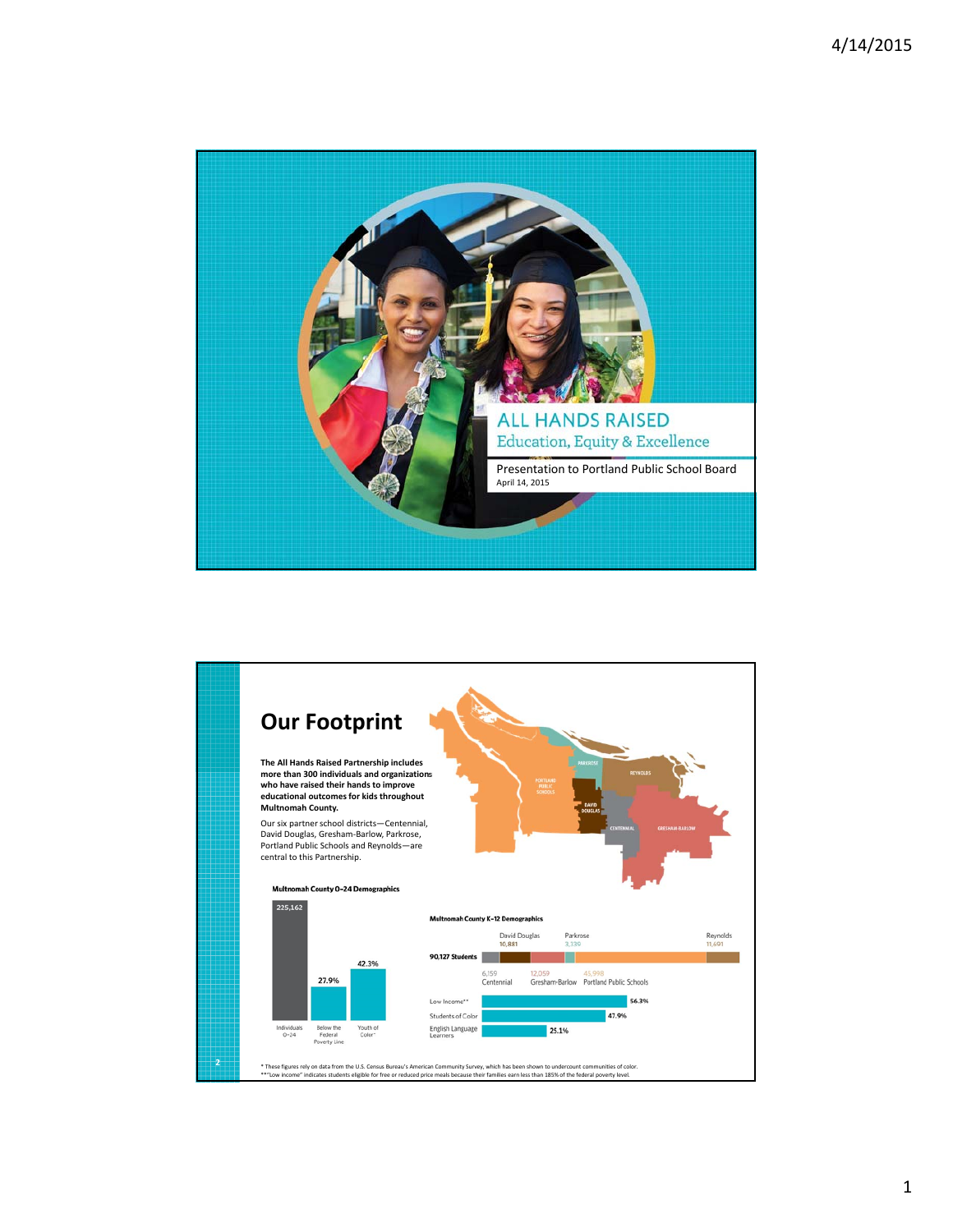

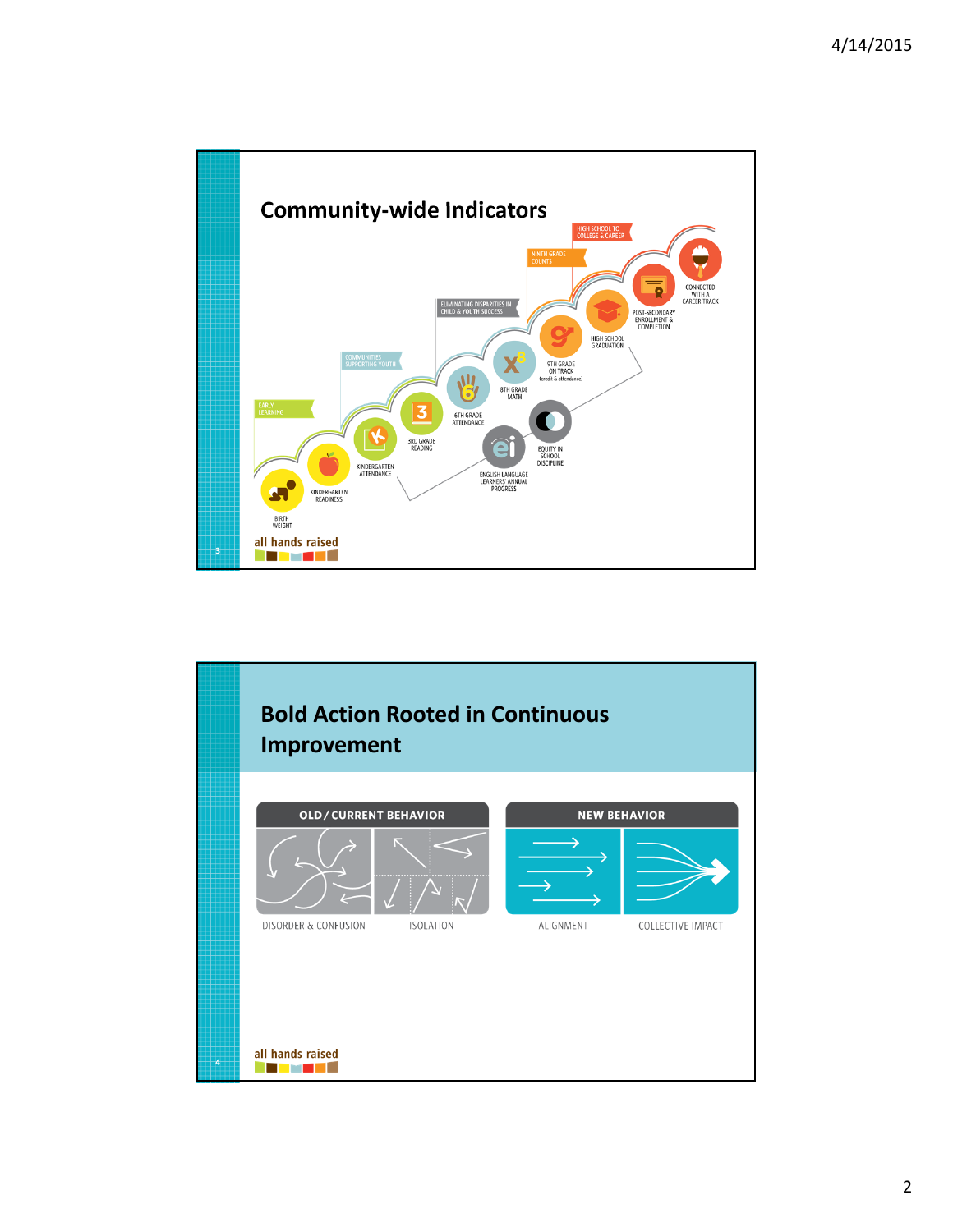

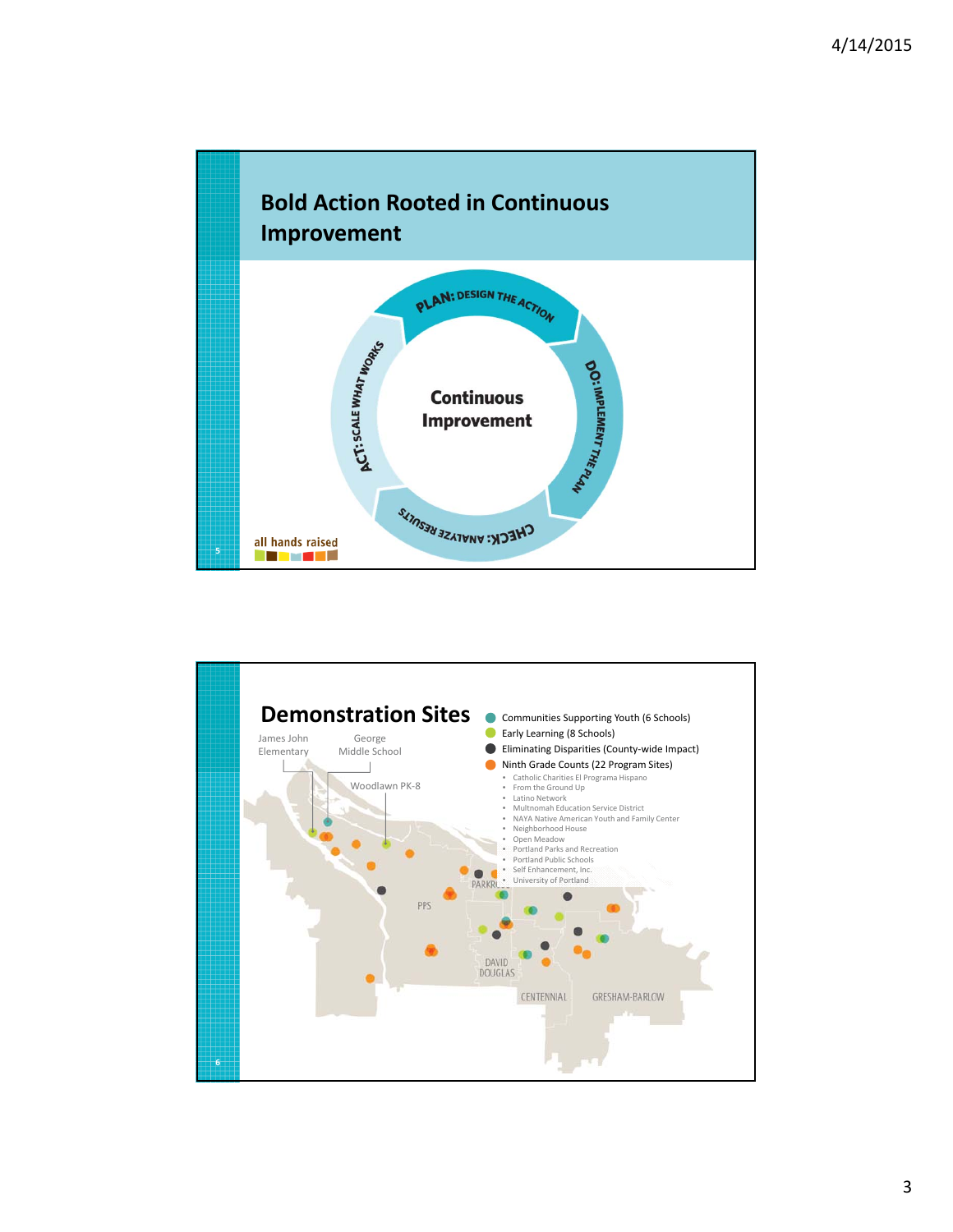

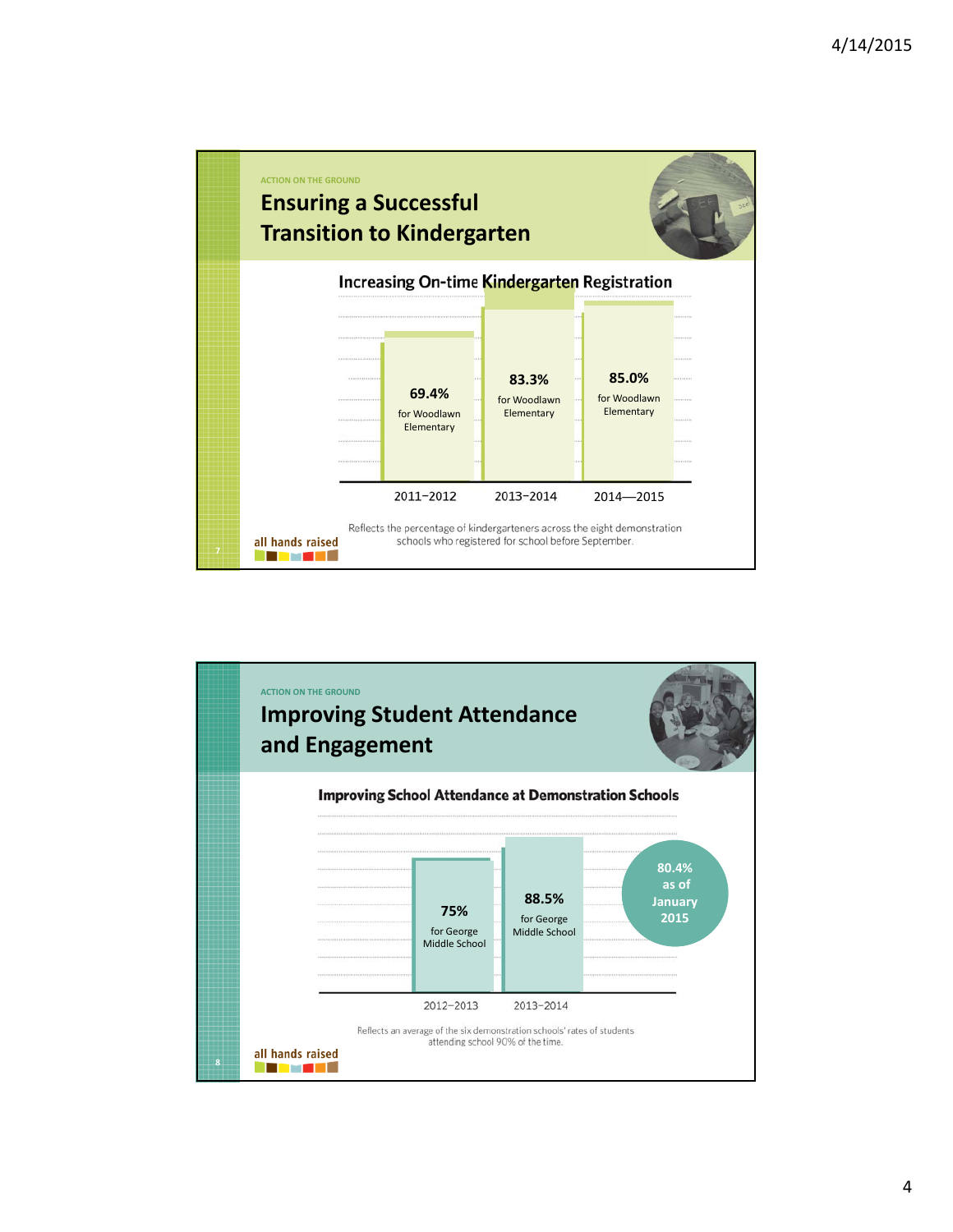

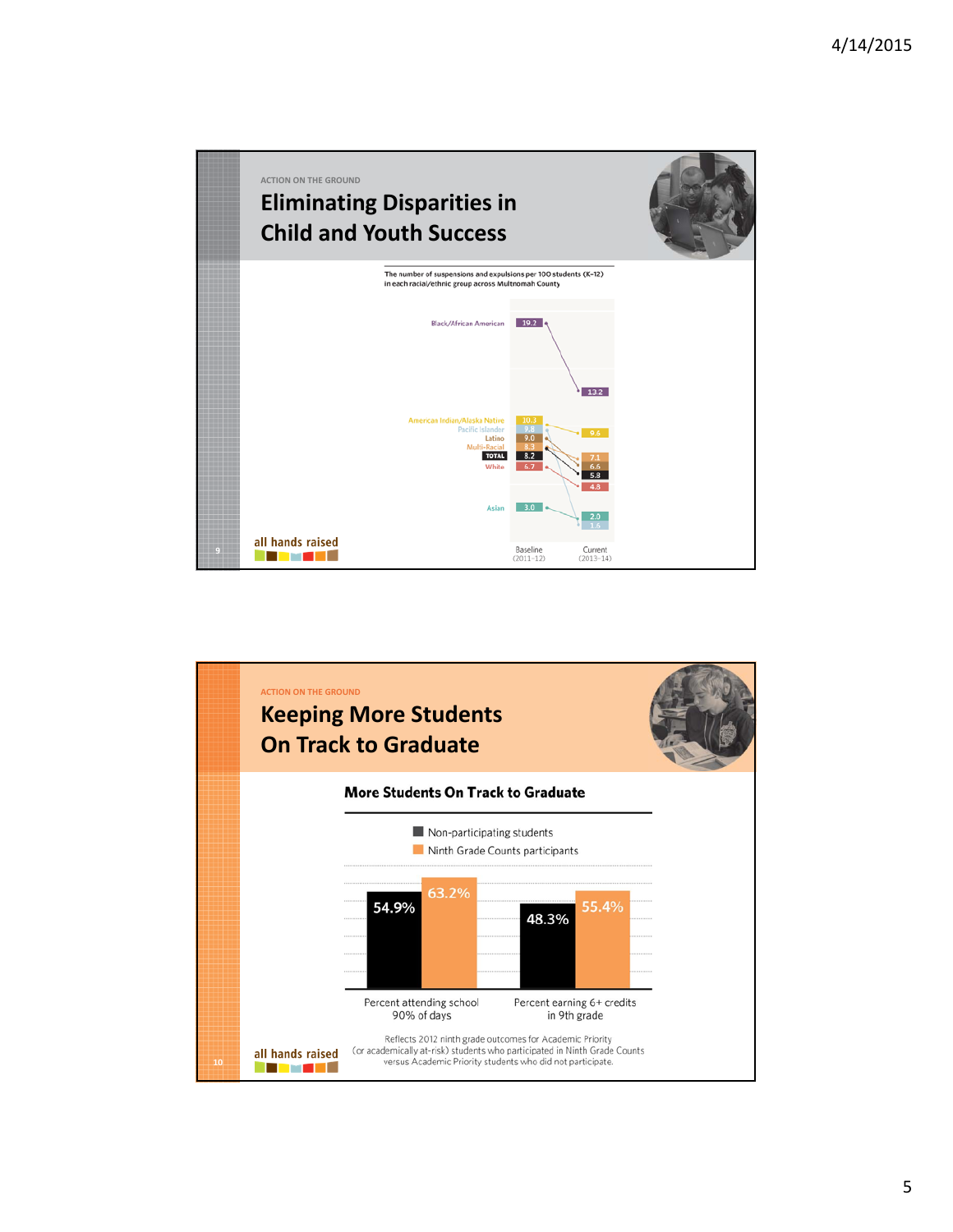

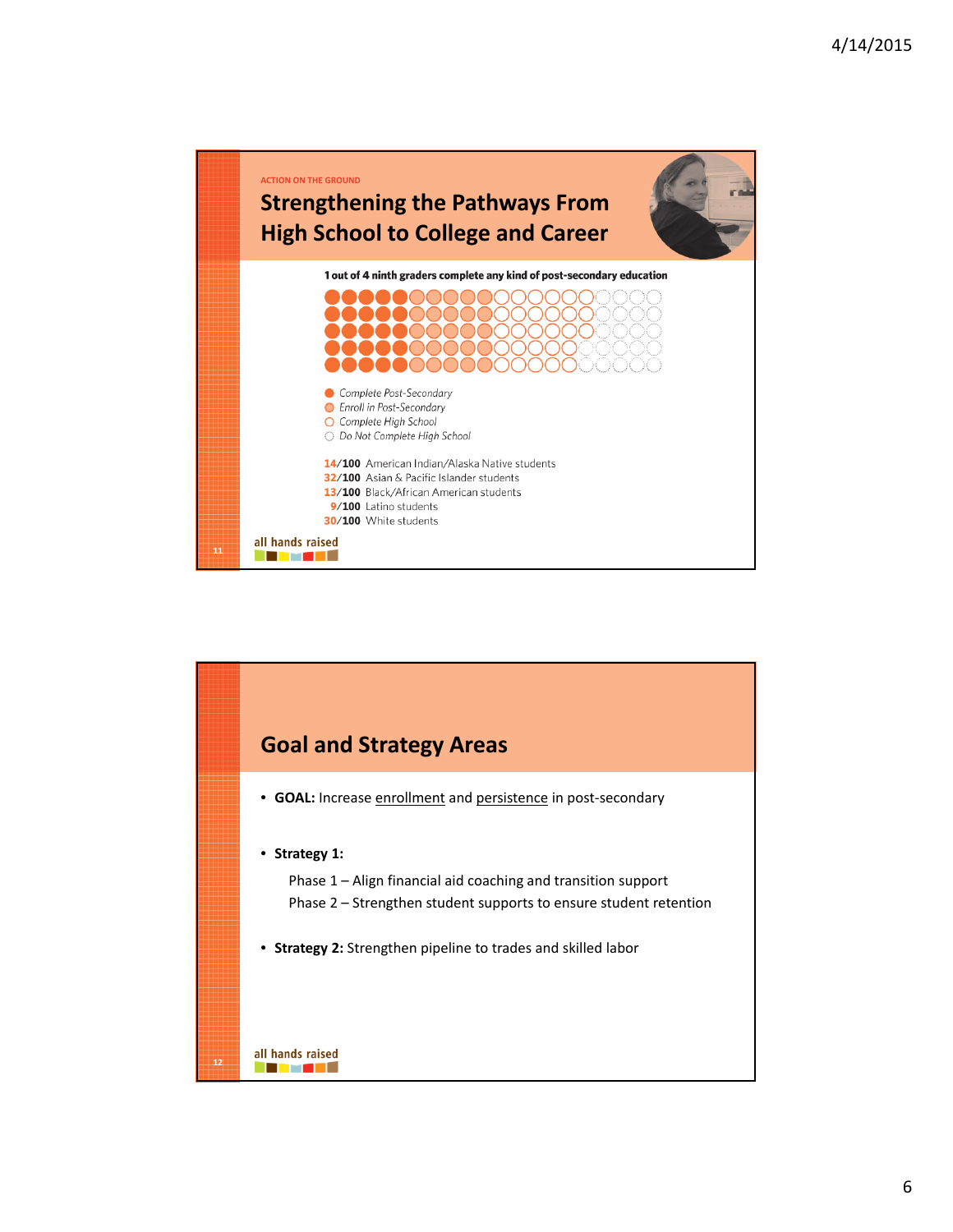| <b>Working to Increase FAFSA Completion</b> |  |
|---------------------------------------------|--|
| <b>Rates Countywide</b>                     |  |

|    |                                                               | 2014 Total | So far this year (as<br>of 3/20/2015) | This date last year |
|----|---------------------------------------------------------------|------------|---------------------------------------|---------------------|
|    | Benson                                                        | 58.3%      | 41.9%                                 | 50.6%               |
|    | Cleveland                                                     | 66.5%      | 58.2%                                 | 56.2%               |
|    | Franklin                                                      | 64.8%      | 53.6%                                 | 53.1%               |
|    | Grant                                                         | 68.2%      | 65.7%                                 | 60.2%               |
|    | Jefferson                                                     | 54.0%      | 49.1%                                 | 38.0%               |
|    | Lincoln                                                       | 58.3%      | 55.5%                                 | 46.7%               |
|    | Madison                                                       | 53.6%      | 53.9%                                 | 44.6%               |
|    | Roosevelt                                                     | 41.4%      | 33.3%                                 | 29.3%               |
|    | Wilson                                                        | 64.6%      | 52.2%                                 | 53.5%               |
|    | <b>PPS District wide</b><br>(comprehensive high schools only) | 60.6%      | 53.4%                                 | 50.1%               |
| 13 | Countywide<br>(comprehensive high schools only)               | 55.2%      | 44.1%                                 | 42%                 |

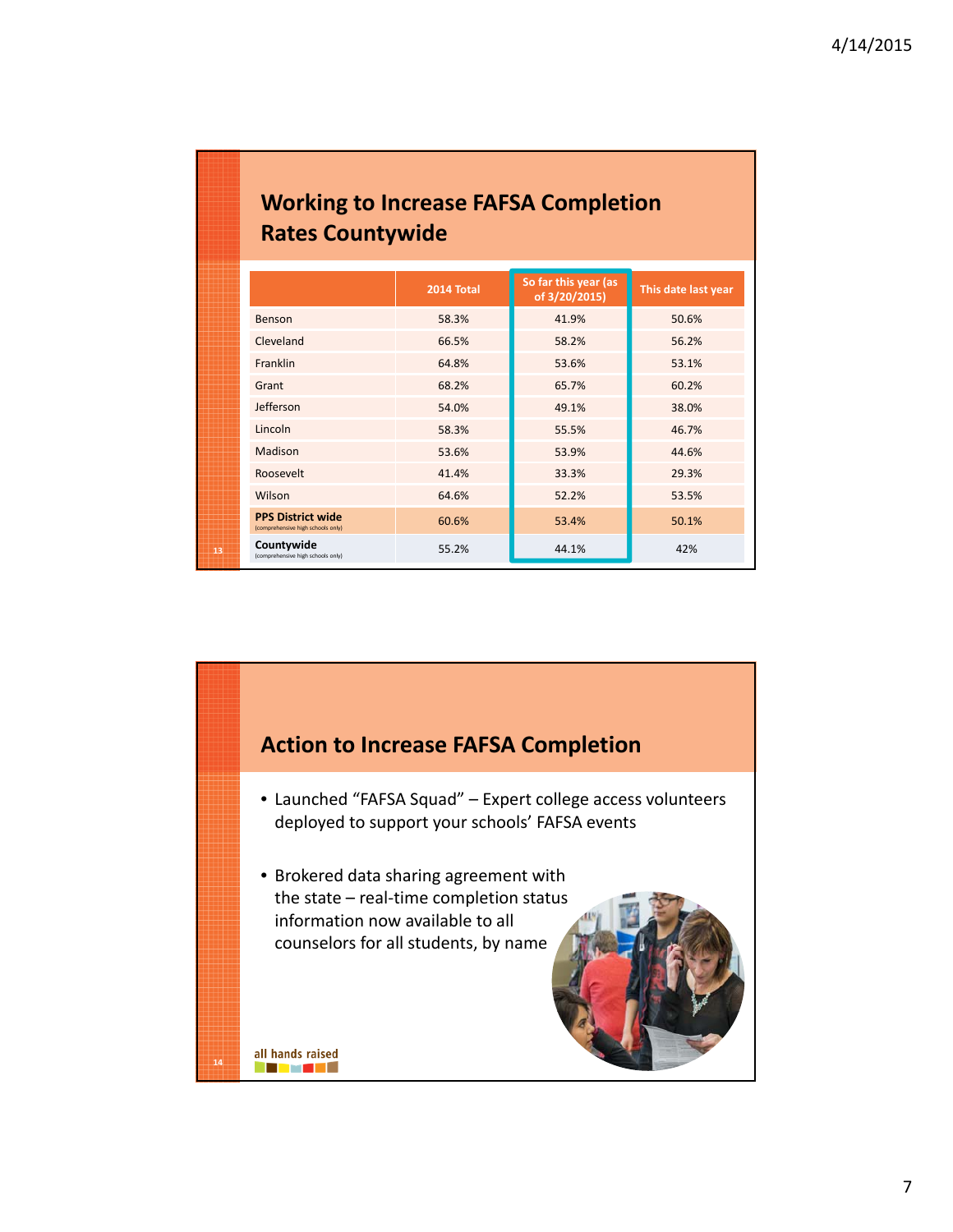

| Group/Committee                          | <b>PPS Team Member</b>                                                                                                                                                     |  |
|------------------------------------------|----------------------------------------------------------------------------------------------------------------------------------------------------------------------------|--|
| <b>Governance of the Partnership:</b>    |                                                                                                                                                                            |  |
| <b>Leadership Council</b>                | Carole Smith                                                                                                                                                               |  |
| <b>Data Committee</b>                    | Sarah Singer<br><b>Joe Suggs</b>                                                                                                                                           |  |
| <b>Steering Committee</b>                | Lolenzo Poe                                                                                                                                                                |  |
| <b>Collaboratives:</b>                   |                                                                                                                                                                            |  |
| <b>Communities Supporting Youth</b>      | Korinna Wolfe<br>Carla Gay<br>Dunya Minoo<br>Ben Keefer (George Middle School Principal)<br>Beth Shelby (James John Principal)<br>Andrea Porter-Lopez (Woodlawn Principal) |  |
| <b>Early Learning Multnomah</b>          | Nancy Hauth                                                                                                                                                                |  |
| <b>Eliminating Disparities</b>           | Carole Smith                                                                                                                                                               |  |
| <b>Ninth Grade Counts</b>                | Jocelyn Bigay<br>Shay James<br>Kelley Duron                                                                                                                                |  |
| <b>High School to College and Career</b> | Shay James<br>Kelley Duron<br>Nicole Kappes-Levine<br>Jeanne Yerkovitch                                                                                                    |  |
| <b>PPSF Equity Fund</b>                  | Carole Smith<br>Antonio Lopez<br>David Wynde<br>Sarah Singer<br>Lolenzo Poe<br>Korinna Wolfe<br>Sheri Lee<br><b>Frin Barnett</b>                                           |  |